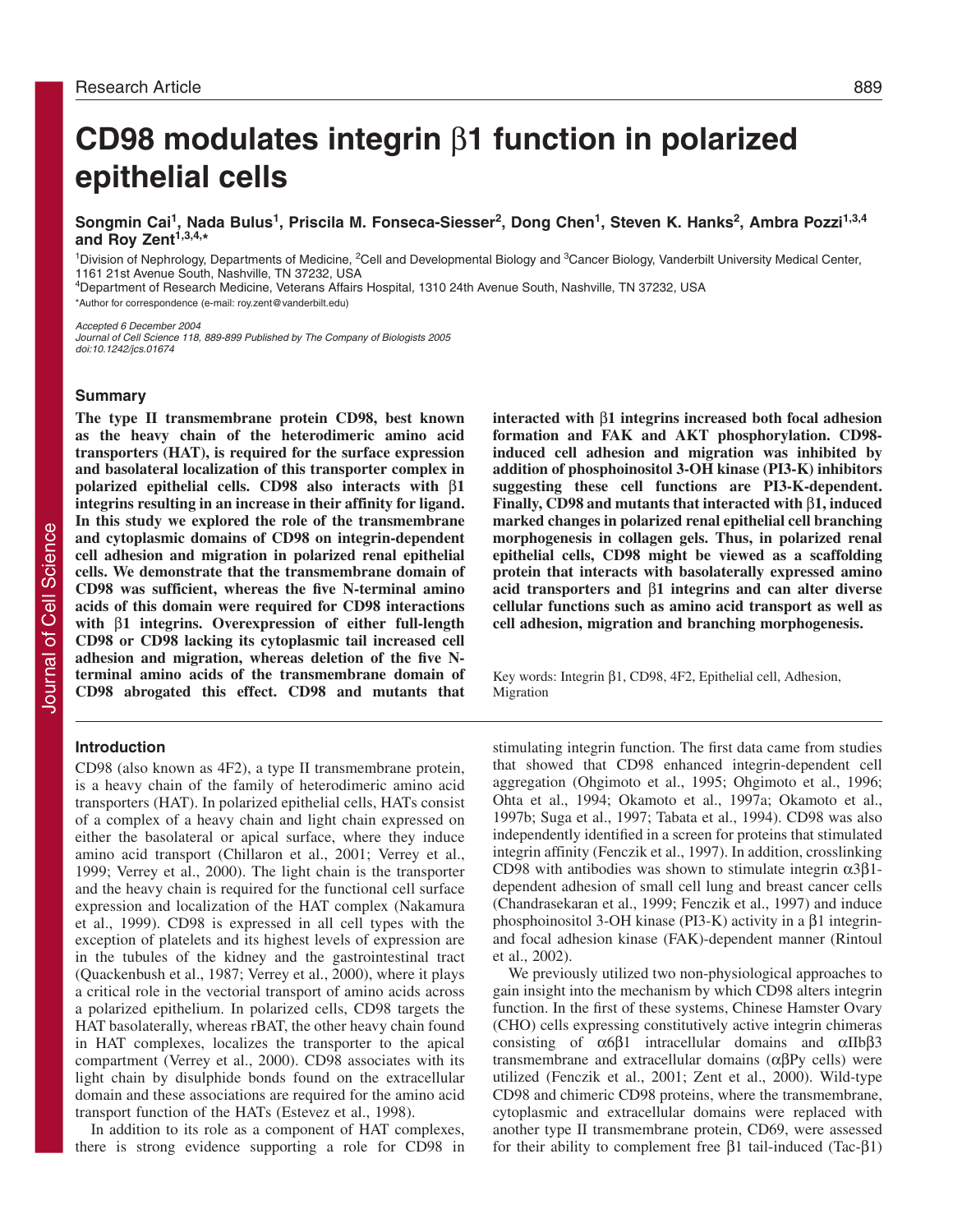#### 890 Journal of Cell Science 118 (5)

dominant suppression of these 'activated' integrins. From these studies both the cytoplasmic and transmembrane domains of CD98 were found to be required for CD98 to restore affinity of the chimeric integrin. In the second system either endogenous CD98 from Jurkat cells or CD98 variants expressed in CHO cells were evaluated for their ability to bind to an affinity matrix consisting of recombinant integrin β1 cytoplasmic domains (Fenczik et al., 2001; Zent et al., 2000). Again, the transmembrane and cytoplasmic domains of CD98 were implicated in mediating the interaction with β1 cytoplasmic tails and this association was independent of CD98 interactions with the light chain. Others have also shown that CD98 coimmunoprecipitates with β1 integrins in a number of different cell lines (Kolesnikova et al., 2001; Merlin et al., 2001; Rintoul et al., 2002) and overexpression of CD98 in Madin Darby Canine Kidney (MDCK) cells alters epithelial cell cytoskeletal morphology (Merlin et al., 2001). CD98 mutants that lacked the five N-terminal amino acids of the transmembrane domain had no effect on the cytoskeletal transformation (Merlin et al., 2001), whereas mutants truncated after the first five amino acids of the cytoplasmic tail did. Thus regions within the transmembrane domain and juxtamembrane portion of the cytoplasmic tail of CD98 appear to play a critical role in CD98 association with β1 integrins and the resultant increase in integrin affinity promotes changes in cell behavior.

The present study explores the relevance of the past mechanistic findings of CD98 modulation of integrin affinity in a more physiological epithelial cell system. Utilizing chimeric and truncation mutants of CD98 expressed in mouse inner medullary collecting duct (IMCD) cells we report that only the transmembrane domain of CD98 is necessary for CD98 to interact with β1 integrins. In addition, CD98 and mutants that interact with  $\beta$ 1 integrins were found to induce PI3-K-dependent cell adhesion and migration as well as modulate IMCD cell branching morphogenesis in threedimensional collagen gels. Thus, although only the transmembrane domain of CD98 is required for CD98 to interact with β1 integrins, both the transmembrane domain and the proximal part of the cytoplasmic tail play an important role in modulating integrin-dependent cell adhesion and migration as well as branching morphogenesis of polarized renal epithelial cells.

#### **Materials and Methods**

#### **Materials**

The hybridoma cell line 4F2 (C13) (anti-CD98) was purchased from American Type Culture Collection (ATCC, Manassas, VA) and the anti-CD98 (4F2) antibody was purified from conditioned medium from the hybridoma cell lines by protein A affinity chromatography. A rabbit polyclonal antibody (1952) to the β1 integrin was obtained from Chemicon (Temecula, CA). The monoclonal antibody to human CD69 (FN50) was obtained from Pharmingen (La Jolla, CA). A goat polyclonal antibody to human CD98 (C20) was obtained from Santa Cruz Biotechnology (Santa Cruz, CA). Polyclonal antimouse FAK and phospho-FAK [pY<sup>397</sup>] antibodies were purchased from Biosource International (Camarillo, CA). Rabbit anti-mouse AKT, phospho-AKT (pY 379), ERK, phospho-ERK and phosphopaxillin antibodies were from Cell Signaling Technology Company (Beverly, MA). FITC-conjugated anti-rabbit IgG was purchased from Jackson Immunoresearch Laboratories Westgrove, PA). The PI3-K inhibitors, Wortmannin and LY294002, were purchased from Chemicon.

#### Generation of CD98 mutants

All numbering uses the amino acid sequence reported in entry 4F2 human (entry P08195) of the Swiss-Prot database (May 2004). The cytoplasmic truncation mutants CD98-77, CD98-82 and CD98-87 were made by PCR utilizing the human full-length CD98 cDNA subcloned into pcDNA3 (Invitrogen, La Jolla, CA). To generate the CD98-77 mutant (deletion of nucleotides 1-337) the primer 5′- TCGGATCCGCCGCCATGTGGGTACGCACCCGCTGGGCACTG-3′ was used, and the CD98-87 deletion mutant (nucleotides 1-367) was generated by using the sense primer 5′-TCGGATCCGCCGCCATG-CTCTTCTGGCTCGGCTGGCTCGGC-3′. The anti-sense primer for both deletion mutants was 5′-AGTCTAGACTATCAGGCCGCGTAG-GGGAAGCG-3′. The generation of CD98-82 and the chimeric constructs (CD98/CD69 constructs) have been previously described (Fenczik et al., 2001). CD98 as well as the different mutant constructs were subcloned into the eukaryotic expression vector pcDNA3.

#### Generation of cell populations expressing the different CD98 constructs

Immortalized mouse inner medullary collecting duct (IMCD) cells were transfected with vector only (pcDNA3), the full-length human CD98, or the different CD98 constructs described above using Lipofectin transfection reagent (Invitrogen) according to the manufacturer's instructions. Selection was started 48 hours after transfection by adding Geneticin (G418 sulfate) (Invitrogen) at 1 mg/ml to the medium. Stable cell populations of IMCD cells expressing the different CD98 constructs were established utilizing flow cytometry under sterile conditions. Briefly, a suspension of IMCD cells was incubated with monoclonal antibodies directed against human CD98 or CD69 (1:50 dilution), followed by incubation with the appropriate FITC- or PE-conjugated secondary antibodies (1:100 dilution). Flow cytometry was performed with a FACScan instrument (Becton Dickinson, Franklin Lakes, NJ) and cell sorting was performed with a BD FACSAria cell-sorting system.

#### Cell adhesion

Ninety-six-well plates were coated with collagen I at the indicated concentrations in PBS for 1 hour at 37°C. Plates were then incubated with  $0.1\%$  BSA in PBS for 60 minutes to block non-specific adhesion. 100 µl of single-cell suspensions  $(1\times10^6 \text{ cells/ml})$  in serum-free DMEM containing 0.1% BSA were added to 96-well plates and incubated for 60 minutes at 37°C. In some experiments, cells were preincubated with Wortmannin (100 nΜ) and LY294002 (5 µM) for 4 hours prior to the assay. Non-adherent cells were removed by washing the wells with PBS. Cells were then fixed with 4% paraformaldehyde, stained with 1% crystal violet, solubilized in 2% SDS, and the O.D. of the cell lysates was read at 570 nm. Cells bound to 100% fetal calf serum-coated wells were used to indicate 100% adhesion and cells bound to 1% BSA-coated wells were used to evaluate background. Background values were subtracted from those obtained on serum or collagen I. Four independent experiments were performed in triplicate.

#### Cell migration

Cell migration was assayed in transwells consisting of polyvinylpyrolidone-free polycarbonate filters with 8-µm pores. The bottom of the filters were coated with collagen I (1 µg/ml) in PBS overnight at 4°C and subsequently incubated with 1% BSA in PBS for 1 hour at 37°C to inhibit non-specific migration. 100 µl of a cell suspension ( $1\times10^6$  cells/ml) in serum-free medium containing 0.1% BSA were added to the upper wells and cells were allowed to migrate into the bottom wells for 4 hours at 37°C. In some experiments, cells were preincubated with the PI3-K inhibitors at the concentrations indicated above. Cells on the top of the filter were removed by wiping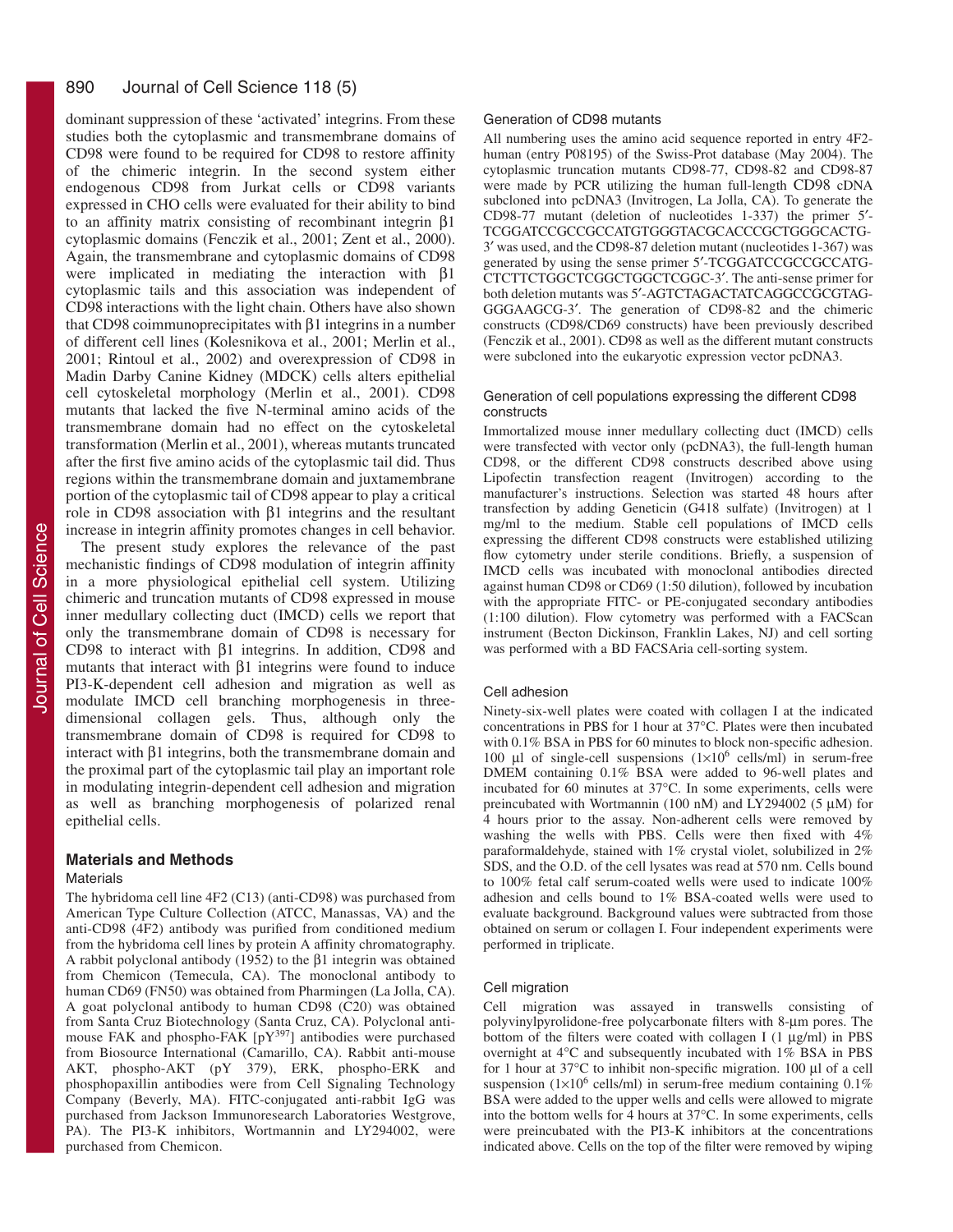and the filter was fixed in 4% formaldehyde in PBS. Migrating cells were stained with 1% crystal violet, and nine randomly chosen fields counted at 200× magnification. Four independent experiments were performed in triplicate.

#### Immunoblotting

The different IMCD cell populations were serum starved for 12 hours and detached from the plates with trypsin. The trypsin was inactivated by the addition of 1 mg chicken egg white trypsin inhibitor/ml (Sigma). Cells were then centrifuged and resuspended in serum-free medium. One half of the cells was kept in suspension for 30 minutes at  $37^{\circ}$ C, while the other half was replated on collagen I (10  $\mu$ g/ml) for 10 and 30 minutes at 37°C, as previously described (Hanks et al., 1992). Cells were then washed twice with PBS and lysed using RIPA buffer (50 mM Tris-HCl, pH 7.4, 1% Triton X-100, 0.25% sodium deoxycholate, 150 mM NaCl, 1 mM EDTA, protease inhibitor cocktail, 1 mM Na3VO4, 1 mM NaF) for 20 minutes. Lysates were clarified by centrifugation at 12,000 *g* for 10 minutes at 4°C. 20 µg total protein was run onto an SDS gel and subsequently transferred to nitrocellulose membranes. Membranes were blocked in 5% milk/TBS Tween and then incubated with the different primary antibodies followed by the appropriate HRP-conjugated secondary antibodies.<br>Immunoreactive bands were identified using enhanced Immunoreactive bands were identified using chemiluminescence according to the manufacturer's instructions.

#### Immunoprecipitation

The different IMCD cell populations were lysed in a lysis buffer consisting of 20 mM HEPES, 150 mM NaCl, 2 mM  $MgCl<sub>2</sub>$ , 0.5 mM  $CaCl<sub>2</sub>$ , 1% (v/v) Brij-35 and protease inhibitor cocktail. The lysates were centrifuged at 12,000 *g* for 10 minutes and the supernatants were utilized for immunoprecipitation. 200 µg total cell lysates were incubated with 4 µg of the appropriate primary antibody and 20 µl packed protein-G Sepharose (Amersham Biosciences, Piscataway, NJ) and incubated overnight at 4°C. Beads were washed three times in lysis buffer and bound proteins were eluted by boiling the beads in SDS-PAGE sample buffer under reducing conditions. Samples were separated on an SDS gel and processed as indicated above.

Journal of Cell Science Journal of Cell Science

**A**



#### Immunofluorescence

Glass coverslips were coated with 20 µg/ml collagen I overnight at 4°C and blocked with 1% bovine serum albumin (BSA) in PBS for 1 hour at room temperature. Cells were plated onto collagen I-coated coverslips in serum-free medium for 1 hour at 37°C. Cells were fixed in 4% paraformaldehyde in PBS for 15 minutes and permeabilized in 0.4% Triton X-100 in PBS for 10 minutes. Non-specific binding sites were blocked with 1% BSA in PBS for 1 hour and cells were incubated for 14 hours with anti-phosphopaxillin antibody (1:100 in 1% BSA/PBS). Cells were then incubated with a FITC-conjugated antirabbit secondary antibody together with 3.3 nM Alexa 594-conjugated phalloidin (Molecular Probes) for 45 minutes at room temperature. Coverslips were mounted on glass slides with ProLong Anti-fade kit (Molecular Probes, Eugene, OR) and imaged on a Zeiss Axiophot microscope and a RT Slider Spot digital camera.

#### Three-dimensional cell culture

Tubulogenesis of IMCD cells was performed in 3-D collagen gels composed of 0.1 mg/ml collagen I in Dulbecco's minimal essential media containing 20 mM HEPES (pH 7.2) as previously described (Chen et al., 2004). An equal volume of DMEM/F12 medium and 10% FBS was added to the gels. The cells were allowed to grow for 7-9 days at which time phase-contrast photomicrographs were taken using a Nikon Diaphot TMD inverted microscope.

#### Statistical analysis

The Student's *t*-test was used for comparisons between two groups, and analysis of variance using Sigma-Stat software was used for statistical differences between multiple groups.  $P \le 0.05$  was considered statistically significant.

#### **Results**

The transmembrane domain and juxtamembrane portion of the cytoplasmic tail of CD98 are highly conserved

Sequence analysis revealed that the juxtamembrane portion of the cytoplasmic tail and the transmembrane domains are 100%

> identical in all known mammalian CD98 orthologs (Fig. 1A). Notably, these domains are also the most

**Fig. 1.** The transmembrane and juxtamembrane domains of CD98 are highly conserved. (A) Amino acid sequences of the cytoplasmic, transmembrane and proximal extracellular domains of the human, mouse, hamster, zebrafish (DR) and *Drosophila* (DM) CD98 protein or CD98 homologs. Zebrafish and human CD98 had 44 identical amino acids out of 47 (94%) in the transmembrane and juxtamembrane domains but only 32% identity for the rest of the protein (data not shown). (B) The sequence of the *Drosophila* homolog accession number AY070626 was compared to the human CD98 sequence at 10-amino acid intervals utilizing alignment software MultAlin (Corpet, 1988). The percentage of sequence similarity was plotted on the *y* axis and the amino acid number on the *x* axis.

## Human AGAEKNGLVKIKVAEDEAEAAAAAKFTGLSKEELLKVAGSPGWVRTRWALLLLFWLGWLGMLAGAVVIIVRAPRCRELPAQKWWH **40 50 60 70 80 90 100 110** Mouse K----NGLVKIKVAEDETEAGV-—KFTGLSKEELLKVAGSPGWVRTRWALLLLFWLGWLGMLAGAVVIIVRAPRCRELPVQRWWH Hamster NG---NGLVKIKVAEDEAEAEAGAKFTGLSKEELLKVAGSPGWVRTRWALLLLFWLGWLGMLAGAVVIIVRAPRCRELPVQRWWH DR NG-----------SVKVIAGDAEVKFTGLSKEELMKVAGTAGWVRTRWALLVLFWLGWVGMLAGAVVIIVQAPRCKPIPEMHWWH DM KFIKGDHQNGDAKIDIGTVNGGKPAFTGMSKEELMKYANDPFWVRLRWIFFVCFWAIWVGMLVGAILIIIGAPKCAAPQPLPWYK

**Cytoplasmic Juxtamembrane Transmembrane Extracellular**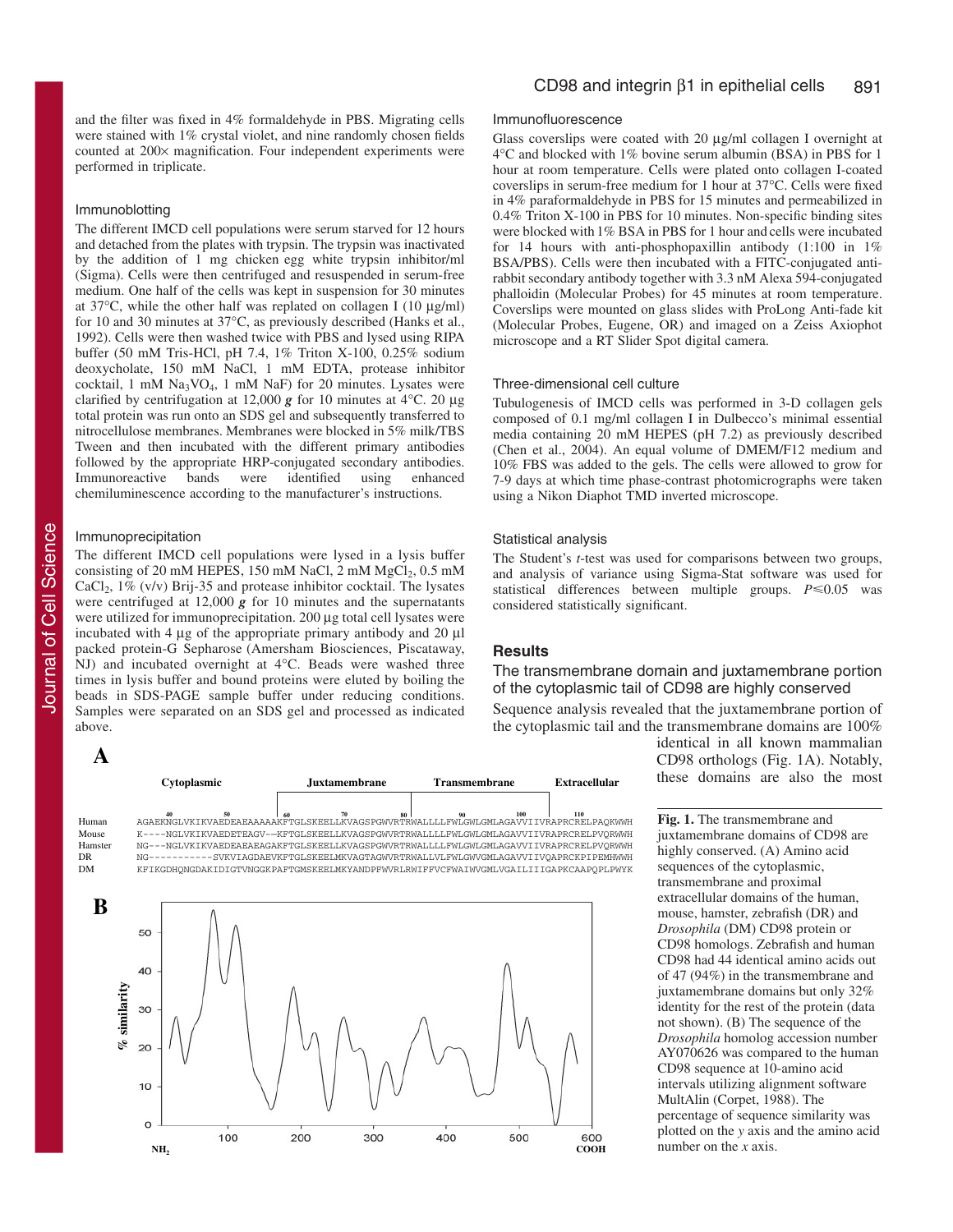highly conserved part of the *Drosophila* and zebrafish CD98 homologs (Fig. 1A,B). By contrast, the amino acid sequence of rBAT, the closest mammalian paralog to CD98, shows only a 25% similarity in amino acid sequence in the transmembrane and juxtamembrane cytoplasmic domains. The high conservation of the transmembrane domain and juxtamembrane portion of CD98 suggest they play a critical role in mediating specific cellular functions.

#### The transmembrane domain of CD98 interacts with β1 integrins and induces integrin-dependent cell adhesion and migration

IMCD cells are polarized mouse renal tubular epithelial cells that undergo tubulogenesis in three-dimensional collagen I gels and whose integrin profile has been previously defined (Chen et al., 2004). These cells adhere and migrate on collagen I in an integrin  $\alpha$ 1β1- and  $\alpha$ 2β1-dependent manner. In addition, IMCD cells express endogenous CD98 but not CD69 (data not shown).

To test the importance of the transmembrane domain and the cytoplasmic tail of CD98 on integrin-dependent epithelial cell adhesion and migration, we generated IMCD cell populations expressing full-length human CD98 as well as chimeras of CD98 with CD69 (Fig. 2). IMCD cell populations stably expressing the different CD98 mutants were obtained by sorting the cells by flow cytometry utilizing monoclonal antibodies directed against either the extracellular domain of



**Fig. 2.** Generation of stable IMCD cell populations expressing CD98 or CD98/CD69 chimeras. IMCD cells were transfected with the constructs illustrated. Transfected cell populations were sorted by flow cytometry utilizing antibodies to either the human CD98 or the human CD69 extracellular domain. The expression levels of the cell populations (solid lines) are shown relative to IMCD cells transfected with pcDNA3 vector only (dotted lines). C, cytoplasmic domain; T, transmembrane domain; E, extracellular domain.

human CD98 or human CD69. In cell populations expressing CD98 or chimeras in which the extracellular domain was CD98, cells with similar levels of surface expression were obtained (Fig. 2). Similarly, in all the cell populations expressing chimeras in which the extracellular domain was CD69, cell sorting achieved populations with similar levels of expression. Overexpression of CD98 or the chimeras did not alter the expression levels of β1 integrins in IMCD cells (data not shown).

To determine the effects of overexpression of full-length CD98 or its chimeras on cell adhesion and migration, the cells were allowed to adhere to collagen I at different concentrations for an hour in serum-free conditions, or migrate onto collagen I for 4 hours. IMCD cells overexpressing the full-length CD98 adhered to and migrated on collagen I significantly better than IMCD cells transfected with vector only (Fig. 3A,B). Similar to our previous studies, IMCD cell populations expressing the cytoplasmic and transmembrane domains of CD98 and extracellular domain of CD69 (C98T98E69) adhered and migrated significantly better than the vector-transfected IMCD cell population, but significantly less than IMCD cells expressing full-length CD98 (Fig. 3A,B). Surprisingly, IMCD cell populations expressing the transmembrane and extracellular domain of CD98 and the cytoplasmic domain of CD69 (C69T98E98) migrated significantly better than cells expressing the full-length CD98. However, populations expressing only the transmembrane (C69T98E69) or the cytoplasmic (C98T69E69) domains of CD98 adhered and

> migrated in a similar manner as vector controls (Fig. 3A,B). Thus the transmembrane domain of CD98 is required, but is not sufficient, for increased cell adhesion and migration. As deletion of the cytoplasmic tail enhanced cell adhesion and migration relative to full-length CD98, it appears that the cytoplasmic tail acts as a negative regulator of the CD98 transmembrane domain.

#### The transmembrane domain of CD98 is sufficient for its interaction with  $β1$  integrins

To determine whether the increased adhesion and migration induced by CD98 and the CD98/69 chimeras was due to an interaction with β1 integrins, we performed coimmunoprecipitation experiments. In cells overexpressing full-length CD98, β1 integrin and CD98 interactions were demonstrated utilizing either β1 or CD98 antibodies in the precipitation step (Fig. 4A). Similarly β1 integrin coimmunoprecipitated with the chimeric construct C98T98E69 (Fig. 4B), however this was only demonstrated using an anti-CD98 antibody in the precipitation step, as there are no antibodies that recognize the extracellular domain of human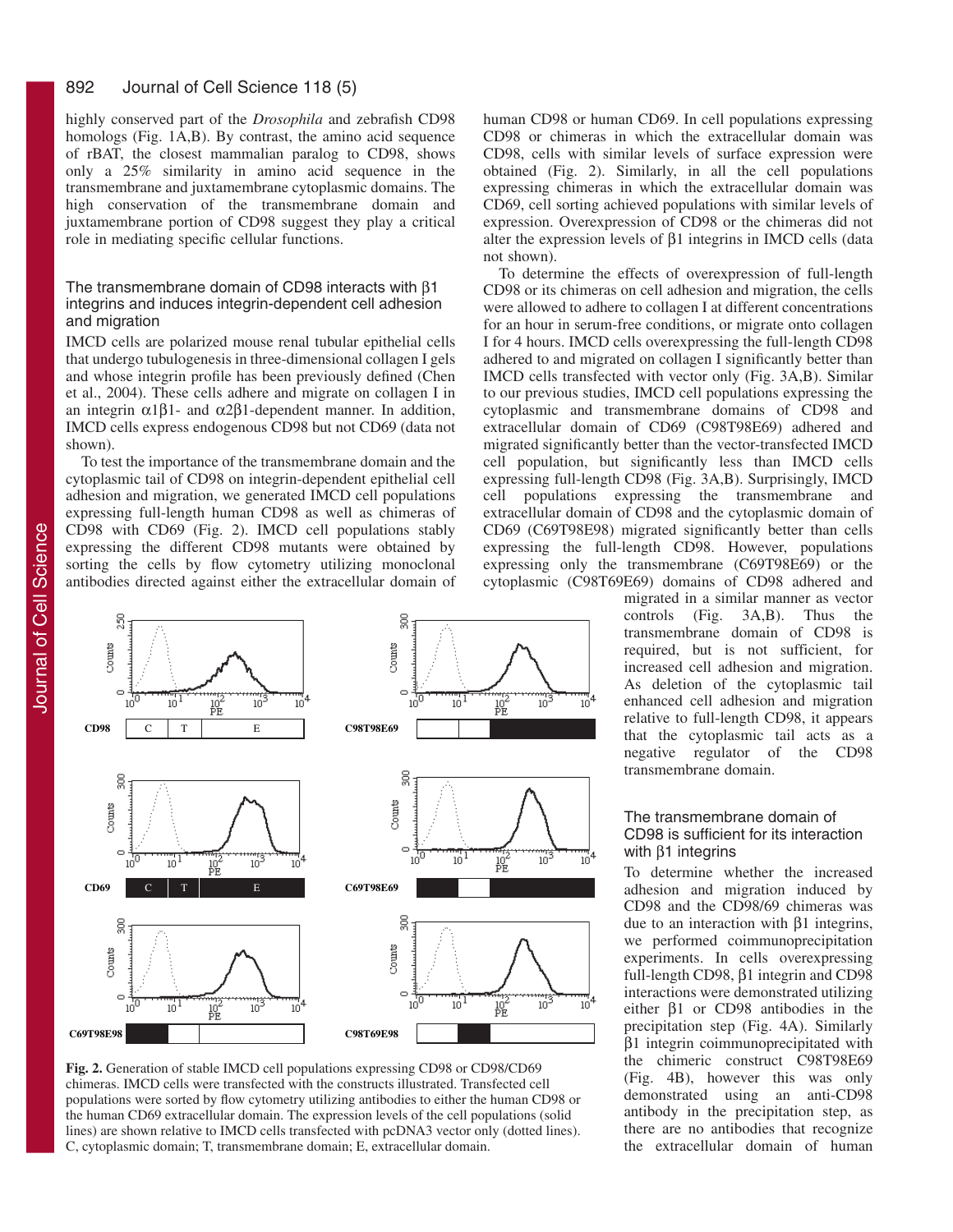

**Fig. 3.** The transmembrane domain of CD98 is required to enhance cell adhesion and migration. (A) The IMCD cell populations transfected with the constructs indicated were plated onto 96-well plates coated with collagen I at the concentrations indicated for 1 hour in serum-free medium. Adherent cells were then stained with crystal violet, lysed and the OD measured. Data represent the mean±s.d. of quadruplicate samples/cell population. (B) IMCD cell populations were plated in transwell dishes coated with 1 µg/ml collagen I and migration was evaluated 4 hours after plating. The values indicate the mean±s.d. of three independent experiments. Differences in cell adhesion and cell migration between CD98 or CD98 chimeras and vector control cells (\*), or between C69T98E98 and CD98 (#), or CD98 and C98T98E98 (+) were significant with *P*<0.05.

Journal of Cell Science Journal of Cell Science

CD69 for use in immunoblotting. These results support our previous affinity chromatography observations that the transmembrane and cytoplasmic domains of CD98 are necessary for its interaction with β1 integrin (Fenczik et al., 2001). However, in contrast to our past results, but in agreement with the adhesion and migration results, we observed that the cytoplasmic domain of CD98 was not required for the interaction as the C69T98E98 chimera coimmunoprecipitated with the β1 integrin (Fig. 4A). Interestingly, expression of only the transmembrane domain of CD98 (C69T98E69) was sufficient for CD98 binding with the β1 integrin (Fig. 4B), even though the amount of β1 coimmunoprecipitating with this chimera was significantly less than that detected with the C69T98E98 chimera (Fig. 4A). The chimera with the transmembrane domain of CD98 replaced with CD69 (C98T69E98) was unable to bind β1 integrins (Fig. 4A). These results suggest



**Fig. 4.** The transmembrane domain of CD98 associates with β1 integrin. (A) Equal amount of cell lysates (500 µg) from cell populations transfected with either control vector (Vector) or the constructs illustrated were immunoprecipitated with an anti-human CD98 (upper panel) or an antimouse β1 integrin (middle panel) antibody. The immunoprecipitates were separated by 7% SDS-PAGE and transferred to nitrocellulose. Membranes were subsequently immunoblotted with an anti-mouse integrin β1 (upper panel) or an anti-human CD98 (middle panel) antibody. The lower panel represents an immunoblot of total cell lysates for mouse β1 integrin to confirm equal loading. (B) Cell lysates from cell populations prepared as described in A were immunoprecipitated with an anti-human CD69 (upper panel) and immunoblotted with an antimouse integrin β1. The lower panel is an immunoblot of the cell lysates for mouse integrin β1 to demonstrate equal loading.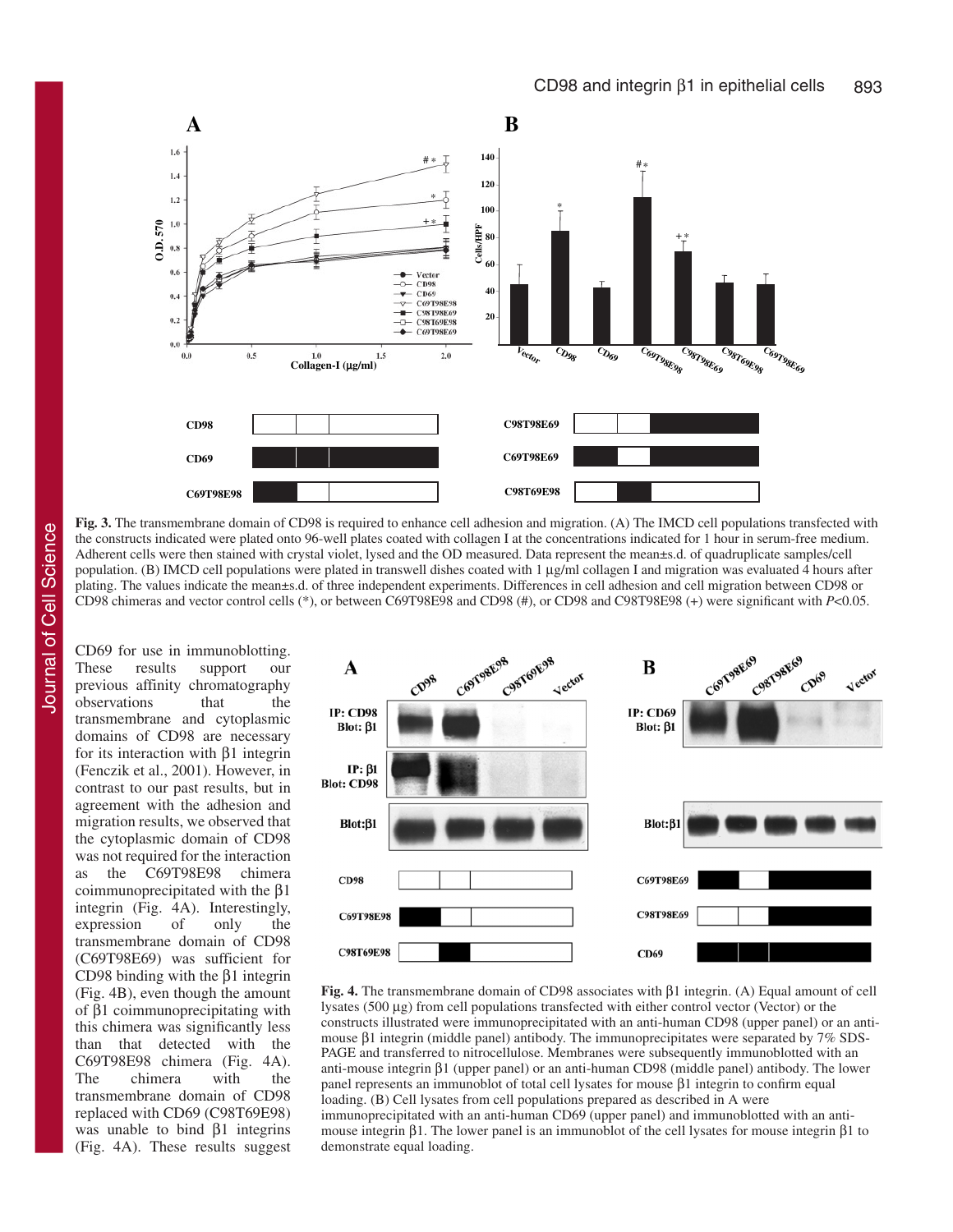IMCD cell populations

length or deletion CD98

vector only (dotted line)



that in polarized IMCD cells the transmembrane domain of CD98 is sufficient for the interaction with the β1 integrin. However the binding to this integrin is highly enhanced when the transmembrane domain of CD98 is expressed together with either its cytoplasmic or extracellular domains.

#### The WALLL sequence in the transmembrane domain of CD98 is required for the increased cell adhesion

Although the transmembrane domain of CD98 appeared to be sufficient for interactions with  $\beta$ 1 integrins (Fig. 4), the extracellular domain of CD98 was required to increase cell adhesion and migration mediated by the CD98 transmembrane domain (Fig. 3A,B). To identify the critical regions of the transmembrane domain and/or juxtamembrane region required for integrin-dependent functions, a series of truncation mutants of CD98 were analyzed (Fig. 5). The CD98-87 deletion mutant had the N-terminal five amino acids (WALLL) of the transmembrane domain deleted. The CD98-82 mutant was truncated before the tryptophan residue of the WALLL sequence, which is the last amino acid of the putative transmembrane domain. The CD98-77 mutant retained the first five amino acids (WVRTR) of the cytoplasmic tail. IMCD cell populations expressing equal amount of these three mutants were generated (Fig. 5). There was no difference in β1 integrin expression between the cell populations (data not shown).

Similar to the C69T98E98 chimera, expression of the CD98- 82 mutant significantly enhanced IMCD cell adhesion and migration when compared to cells transfected with vector only, or overexpressing full-length CD98 (Fig. 6A,B). The CD98-87 mutant did not increase the adhesion or migration of the cells when compared to the wild-type controls and the CD98-77 deletion mutant adhered and migrated on collagen to a similar degree as the CD98-expressing cells. These results indicate that the WALLL sequence in the transmembrane domain is required for the increased cell adhesion and migration. Furthermore, the



**Fig. 6.** The five N-terminal amino acids of the transmembrane domain of CD98 are required for increased cell adhesion and migration. (A) The different IMCD cell populations transfected with the CD98 constructs indicated were plated on collagen I at the concentrations indicated as described in Fig. 3. The values represent the mean±s.e. of quadruplicate samples/cell population. (B) Migration assays were performed as described in Fig. 3. Bars and errors represent the mean±s.e. of three independent experiments. Differences in cell adhesion and migration between CD98 or CD98 truncations and vector control cells (\*) or between CD98-82 and CD98 (#) were significant with *P*<0.05.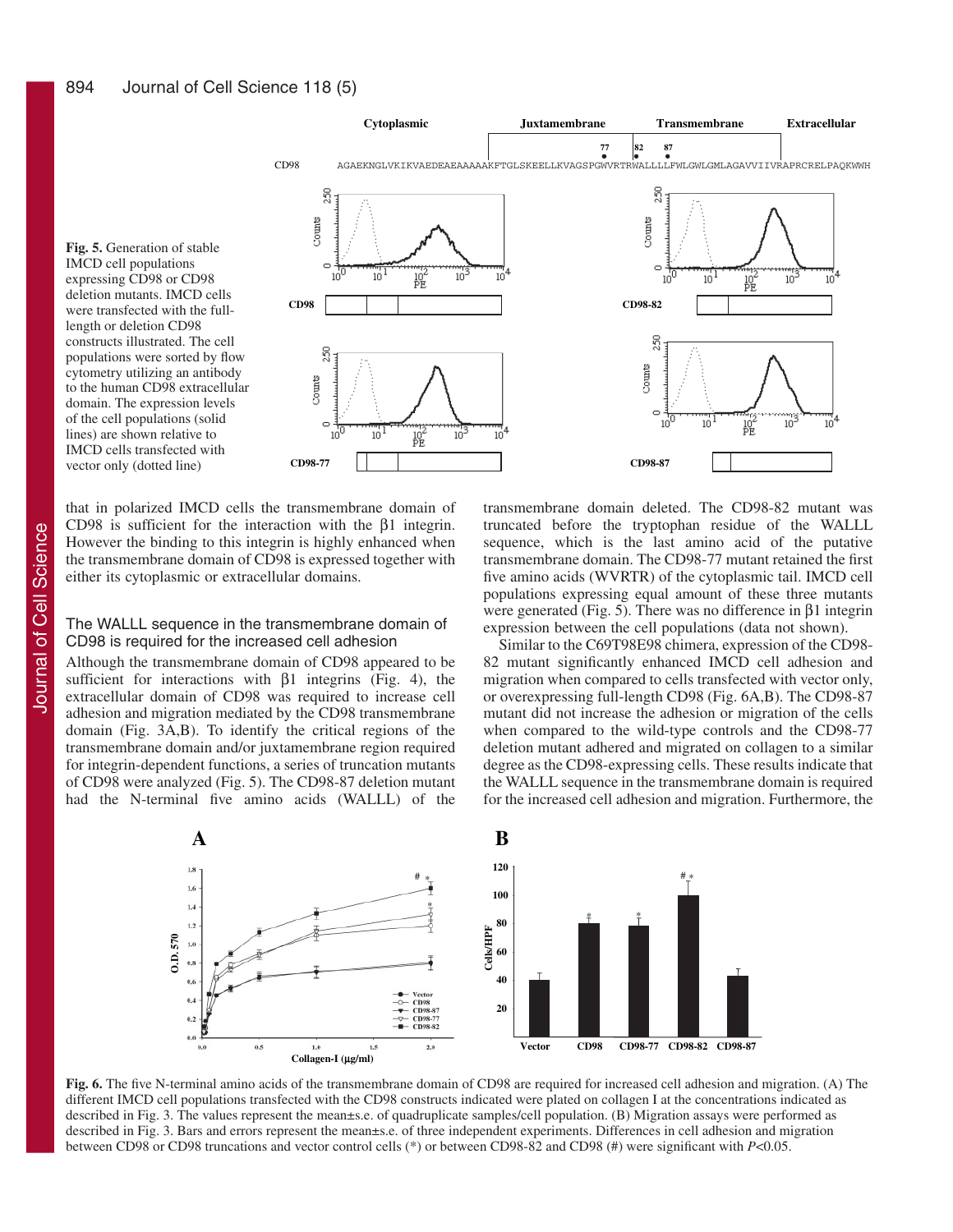

**Fig. 7.** The five N-terminal amino acids of the transmembrane domain of CD98 are required for CD98 association with β1 integrin. (A) Equal amount of cell lysates (500 µg) from cell populations transfected with either control vector or the CD98 constructs indicated were immunoprecipitated with an anti-human CD98 (upper panel) or an anti-mouse β1 integrin (third panel). The immunoprecipitates were separated by SDS-PAGE as indicated in Fig. 4 and membranes were incubated with an anti-mouse integrin β1 (upper panel) or an anti-human CD98 antibody (third panel). Equal amounts of cell lysate were immunoblotted with an anti-human CD98 (second panel) or an anti-mouse integrin β1 antibody (fourth panel) to demonstrate equal amounts of CD98 and β1 integrin in the different cell populations.

WVRTR sequence of the juxtamembrane domain appears to downregulate the effect of the transmembrane domain.

To confirm that these alterations in cell adhesion and migration are related to an interaction with  $\beta$ 1 integrins, coimmunoprecipitation experiments were performed. β1 integrin was detected in immunoprecipitates of the CD98-77 and CD98-82 deletion mutants, but not the CD98-87 deletion mutant (Fig. 7).

#### CD98 expression induces FAK phosphorylation and PI3- K activation

Crosslinking CD98 has been demonstrated to activate PI3-K in

an integrin β1- and FAK-dependent fashion (Rintoul et al., 2002). To determine the effects of CD98 and the truncation mutants on integrin-dependent activation of FAK and PI3-K, as well as the ERK pathway, levels of phosphorylated FAK, AKT and ERK were measured following IMCD cell adhesion to collagen I. Cells overexpressing full-length CD98, CD98-77 and CD98-82, but not CD98-87, induced FAK phosphorylation in cells either kept in suspension or following plating on collagen I when compared to vector controls (Fig. 8, upper panel). Levels of phosphorylated AKT were also significantly increased following cell plating on collagen I in CD98, CD98- 77 and CD98-82, but not CD98-87 transfected cells (Fig. 8, middle panel). No difference in ERK activation was seen between the different cell populations (Fig. 8, lower panel). Thus overexpression of CD98 and truncation mutants able to interact with β1 integrins result in increased FAK and AKT phosphorylation.

The role of PI3-K activation in increasing cell adhesion and migration of CD98, CD98-77 or CD98-82 was investigated further. Cells were starved of serum for 24 hours and incubated with the PI3-K inhibitors Wortmannin (100 nM) or LY294002 (5 µM) for 4 hours following which cell adhesion and migration assays were performed. Both inhibitors significantly decreased cell adhesion and migration of CD98, CD98-77 and CD98-82 expressing cells when compared to vector controls and CD98-87 expressing cells (Fig. 9). Phosphorylation of AKT was completely inhibited 10 minutes after plating onto collagen following addition of the PI3-K inhibitors (Fig. 9). Thus increased adhesion and migration of IMCD cells overexpressing full-length CD98, CD98-77 and CD98-82 mutants was mediated by PI3-K activation.

#### CD98 expression increases focal adhesion formation

The increased FAK phosphorylation observed in CD98, CD98- 77 and CD98-82 cells suggested an increase in integrin clustering that should result in increased focal adhesion formation. We therefore examined the effects of CD98 and the mutants on the localization and formation of focal adhesions as well as the actin cytoskeleton. To do this, cells were allowed to adhere on collagen I for 1 hour and subsequently incubated with an anti-phosphopaxillin antibody (a component of the activated focal adhesions) and fluorescently labeled phalloidin

| Vector               | <b>CD98</b>          | CD98-77              | CD98-82              | CD98-87              |                  |
|----------------------|----------------------|----------------------|----------------------|----------------------|------------------|
| 10<br>30<br>$\bf{0}$ | 30<br>10<br>$\bf{0}$ | 10<br>30<br>$\bf{0}$ | 10<br>30<br>$\bf{0}$ | 10<br>30<br>$\bf{0}$ | minutes          |
|                      |                      |                      |                      |                      | p-FAK            |
| ш.                   | . I                  | n                    |                      |                      | <b>Total FAK</b> |
|                      |                      |                      |                      |                      | p-AKT            |
|                      |                      |                      |                      |                      |                  |
|                      |                      |                      |                      |                      | <b>Total AKT</b> |
|                      |                      |                      |                      |                      | p-ERK            |
|                      |                      |                      |                      |                      | <b>Total ERK</b> |

**Fig. 8.** CD98 association with integrin β1 induces FAK and AKT phosphorylation. The different cell populations transfected with the CD98 constructs indicated were serum starved for 12 hours, trypsinized and left in suspension or replated on 10 µg/ml collagen I for 10 or 30 minutes. Equal amounts of cell lysate were separated by 10% SDS-PAGE and transferred to nitrocellulose. The membranes were immunoblotted with antibodies to phospho-FAK (p-FAK), total FAK, phospho-AKT (p-AKT), total AKT, phospho-ERK (p-ERK) and ERK.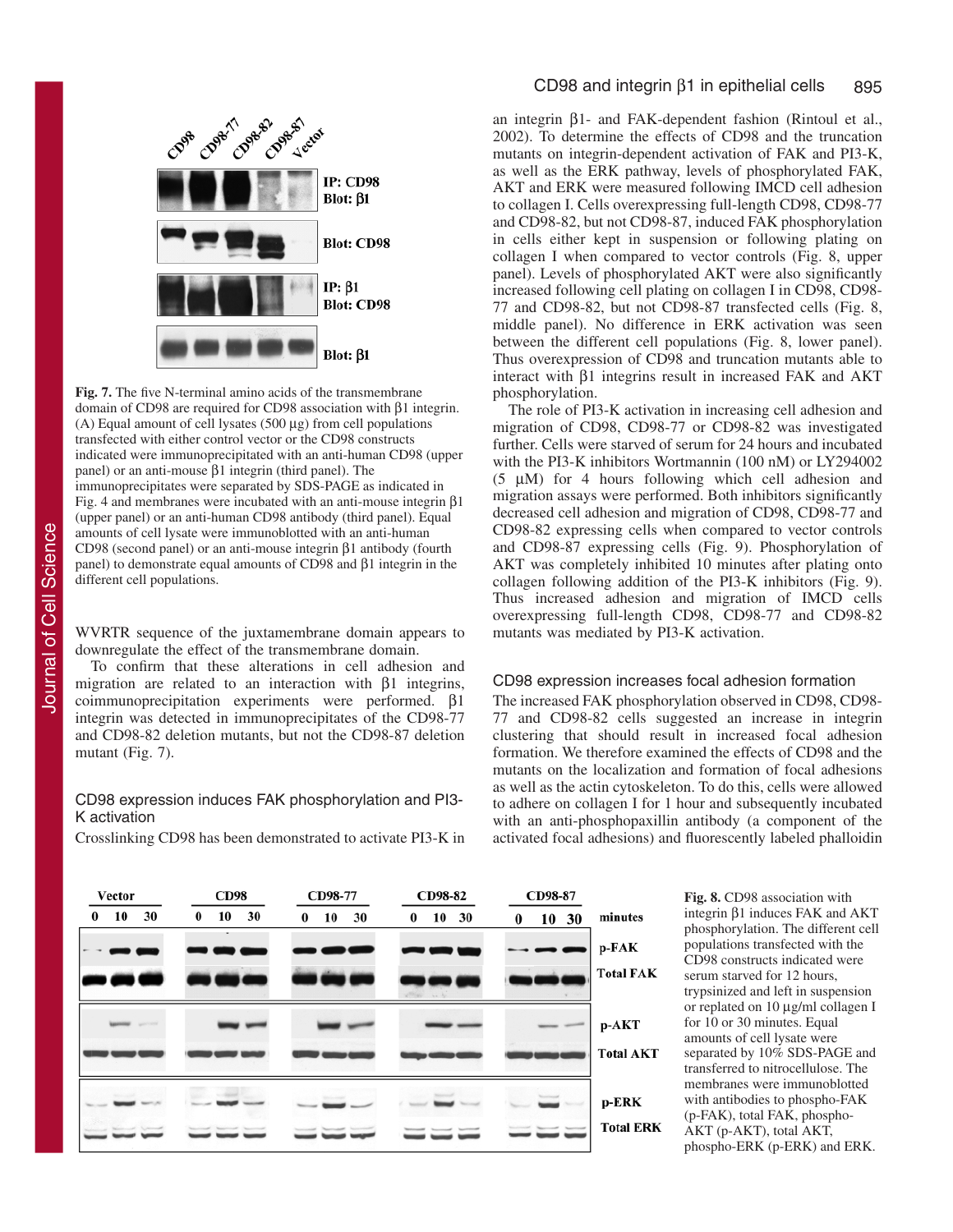**Fig. 9.** CD98-induced cell adhesion and migration is mediated by PI 3-kinase. The cell populations transfected with the CD98 constructs indicated were serum starved for 12 hours and then kept untreated or treated with Wortmannin (100 nM) or LY294002 (5  $\mu$ M) for 4 hours. The cells were trypsinized and their adhesion (A) and migration (B) analyzed as described in Fig. 3. To verify that Wortmannin and LY294002 inhibited PI3-K activity, cells cultured with or without the inhibitors were lysed 10 minutes after plating on collagen I and immunoblotted for phospho-AKT and total AKT (40 µg lane). Differences in adhesion and migration between untreated and Wortmannin- or LY294002-treated cells (\*) were significant with *P*<0.05.



(to visualize the cytoskeleton). IMCD cells overexpressing full-length CD98, as well as the CD98-77 and CD98-82 mutants had defined rings of cortical F-actin around their periphery and had an increased number of activated focal adhesions when compared to vector controls and the CD98-87 mutant (Fig. 10). Thus, CD98 and mutants that interact with the β1 integrins result in increased cortical actin formation and the establishment of focal adhesions.

#### CD98 alters IMCD branching morphogenesis in threedimensional collagen gels

As 3D-culture assays are a well-described model system used to recapitulate the cellular events of branching morphogenesis of polarized epithelial cells, we performed these assays on CD98, CD98-77, CD98-82 and CD98-87 expressing IMCD cells in collagen I gels. Although CD98 transfected cells proliferated well and formed multi-branched structures in the 3D collagen gels, the cells had a mesenchymal phenotype and there was no evidence of tube formation (Fig. 11). The CD98- 77 mutants also formed highly branched non tube-like structures; however they were shorter than the CD98 transfected cells. The CD98-82 mutants formed cysts with little evidence of branching, whereas the CD98-87 cells underwent branching morphogenesis similar to that seen in the vectortransfected control cells. These results indicate that the WALLL sequence in the transmembrane domain, the WVRTR sequence of the juxtamembrane domain and the cytoplasmic tail of CD98 distal to the WVRTR sequence induce differential effects on cell biological functions required for branching morphogenesis.

### **Discussion**

The cytoplasmic and transmembrane domains of CD98 were

previously shown to be required for interactions with β1 integrins in affinity chromatography assays (Fenczik et al., 2001). The same domains were required to restore β1 integrin affinity in a non-physiological system where a constitutively active integrin chimera was suppressed by overexpression of free β1 integrin tails in CHO cells (Fenczik et al., 2001). We now show in a physiologically relevant polarized renal tubular epithelial cell system that: (1) the transmembrane domain of CD98 is required, but not sufficient, for the enhancement of integrin-dependent adhesion and migration; (2) the WALLL sequence within the transmembrane domain of CD98 is required for CD98-β1 integrin interactions; (3) CD98-β1 integrin interactions increase focal adhesion formation and FAK phosphorylation; (4) CD98-induced cell adhesion and migration is dependent on PI3-K activation; and (5) CD98 and its mutants that interact with β1 integrins impair IMCD cell branching morphogenesis in collagen gels. Thus, in addition to its other functions, CD98 can modulate β1 integrin-dependent cell adhesion and migration as well as branching morphogenesis of polarized epithelial cells.

The observation that IMCD cell adhesion and migration was enhanced by overexpression of CD98 and CD98 coimmunoprecipitated with β1 integrins, strongly suggests that CD98-β1 integrin interactions are required for CD98 to increase integrin-dependent cell functions. This result is consistent with the observations that CD98 reverses Tac-β1 dominant suppression (Fenczik et al., 2001); crosslinking of CD98 with antibodies increases integrin-dependent cell adhesion (Fenczik et al., 1997) and crosslinking of CD98 requires integrin β1 and FAK to induce PI3-K activation and cell proliferation (Rintoul et al., 2002).

Utilizing the CD98/CD69 chimeras we demonstrated that only the transmembrane domain of CD98 was required, but not sufficient, for the induction of increased IMCD cell adhesion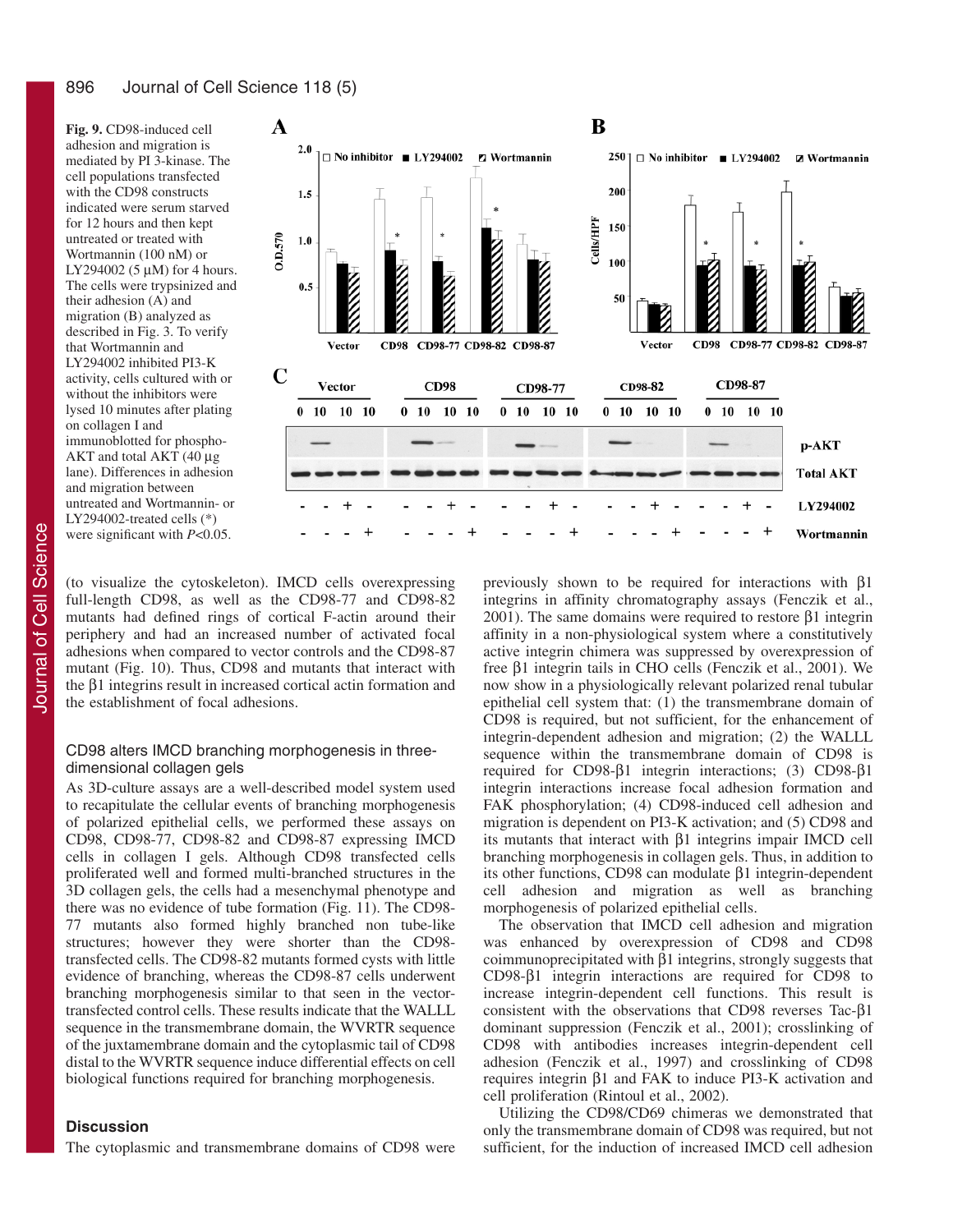



**Fig. 10.** CD98 association with integrin β1 induces focal adhesion formation. IMCD populations expressing the different constructs indicated were plated onto collagen I-coated coverslips for 1 hour and cells were subsequently stained with Alexa 594-conjugated phalloidin to visualize the cytoskeleton (upper panel) and anti-phosphopaxillin antibody to identify activated focal adhesions (middle panel). The lower panels show merged images. Bar, 50 µm.

and migration. In contrast to our previous findings that both the cytoplasmic and transmembrane domains of CD98 were required for reversal of Tac-β1 suppression in CHO cells (Fenczik et al., 2001), we found that changing the cytoplasmic tail of CD98 to CD69 enhanced cell adhesion and migration compared to either full-length CD98 or the chimera where only the extracellular domain of CD69 was expressed. The reason for this discrepancy may be due to the different model system utilized. In the more physiological system used in this study, the transmembrane domain of CD98 interacts, either directly or indirectly, with endogenously expressed β1 whereas in our previous studies on CHO cells, CD98 altered integrin affinity by reversing transdominant suppression induced by free integrin β1 tails (Fenczik et al., 2001). Similarly, differences in experimental systems could explain why the transmembrane domain of CD98 is necessary and sufficient for interactions with β1 integrin in polarized epithelial cells, whereas both the transmembrane and the cytoplasmic domains of CD98 were required for CD98-β1 interactions in our previous study (Fenczik et al., 2001). In the present study coimmunoprecipitation of CD98 and endogenous β1 integrins was performed, whereas affinity chromatography with recombinant β1 cytoplasmic tails was used previously (Fenczik et al., 2001; Zent et al., 2000).

Utilizing the truncation mutants we confirmed that the transmembrane domain, specifically the WALLL sequence within this region of CD98 was required for the increased cell adhesion, migration as well as the interaction with  $\beta$ 1 integrins. As cells expressing the CD98-77 mutant behaved in a similar fashion to cells expressing the full-length CD98, we believe that the WVRTR sequence of the proximal cytoplasmic tail conferred some regulatory functions of CD98.

Although we do not provide direct mechanistic evidence, we hypothesize that the CD98 enhanced integrin-mediated cell adhesion and migration may be mediated by increasing integrin affinity for ligand as previously shown in CHO cells (Fenczik et al., 2001; Zent et al., 2000). This speculation is based on the fact that substitution of bulky amino acids within the transmembrane helix of the β3 integrin subunit induces constitutive activation of integrin αIIbβ3, thus promoting



**Fig. 11.** CD98 association with integrin β1 alters IMCD cell branching morphogenesis*.* IMCD populations expressing the different constructs indicated were grown in 3-D collagen I gels for 9 days. Phase-contrast images of typical examples of branching structures are shown. Bar, 50 µm.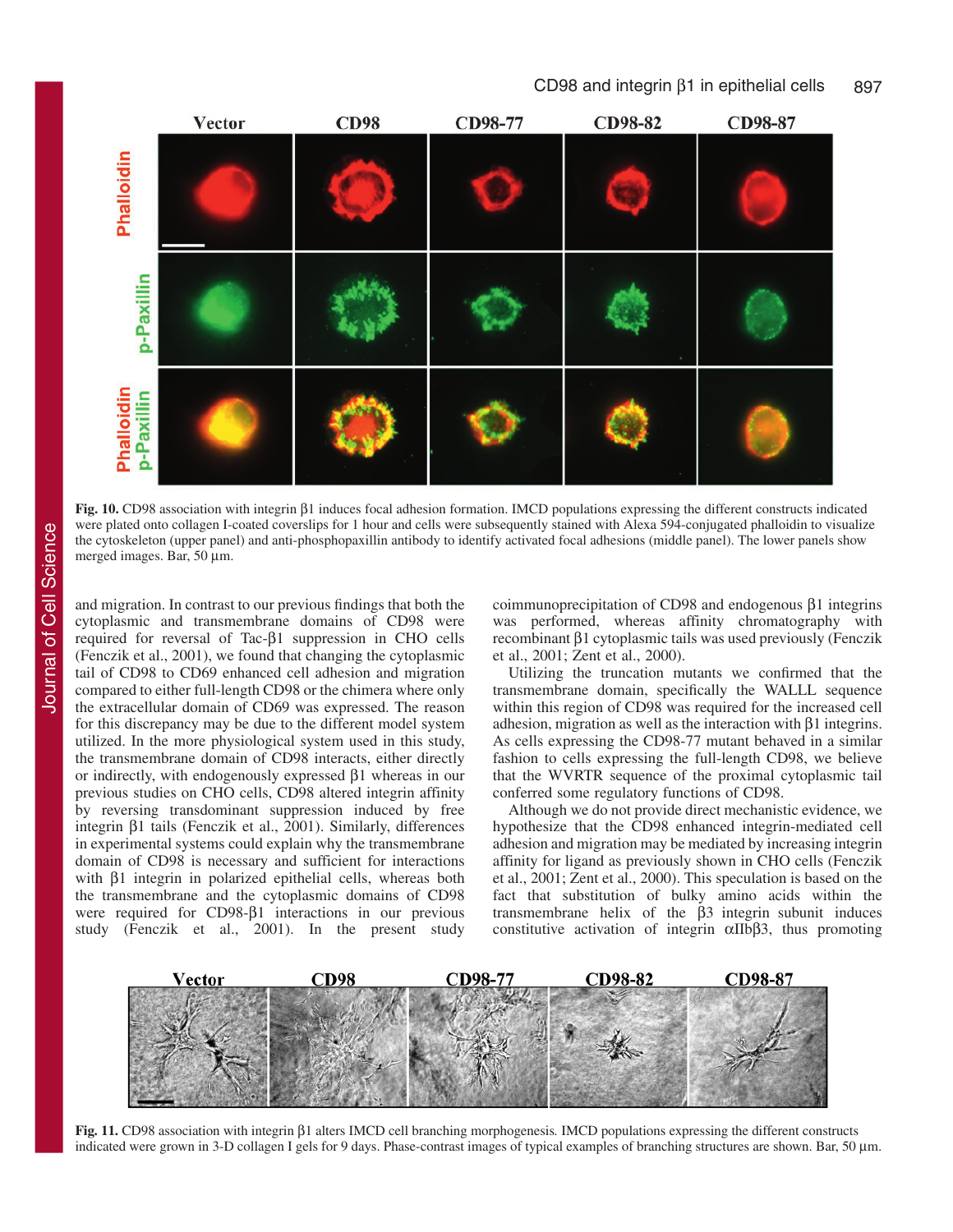association and oligomerization of integrin αIIbβ3 and increased clustering on the cell membrane (Li et al., 2003). As the transmembrane domain of CD98 (WALLLLFWLGW) contains three highly conserved bulky tryptophan residues, it is possible that overexpressed CD98, via its interaction with β1 integrins, promotes homo-oligomerization of the β1 transmembrane domains and increased αβ1 clustering on the cell surface. The mechanism whereby the WVRTR sequence within the cytoplasmic tail of CD98 decreased the cell adhesion and migration is also unknown, however the juxtamembrane region of the β1 integrin tail (Armulik et al., 2004) has been shown to be critical for induction of integrindependent migration. Thus, it is possible that the WVRTR polypeptide of CD98 interacts with the β1 integrin tail altering integrin activation.

The fact that overexpression of full-length CD98, as well as deletion mutants that bind β1 integrins, enhanced phosphorylation of both FAK and paxillin, as well as focal adhesion formation supports the idea that CD98 induces integrin clustering. Our finding that CD98-induced cell adhesion and migration is PI3-K dependent is consistent with the data that crosslinking CD98 activates PI3-K in an integrin β1- and FAK-dependent fashion (Rintoul et al., 2002). Although it is possible that CD98 induces its effects on cell adhesion and migration by inducing FAK-dependent PI3-K activation (Chen and Guan, 1994), PI3-K may be regulated independently of FAK as only FAK and not AKT is constitutively activated by CD98. In fact PI3-K activation by CD98 might be the mechanism for increased integrin activation resulting in increased cell adhesion and migration.

For IMCD cells to undergo branching morphogenesis in collagen gels, they need to be able to polarize as well as undergo β1 integrin-dependent cell adhesion and migration (Chen et al., 2004). Although IMCD cells expressing CD98 or the mutants that interact with β1 integrins adhere and migrate well on collagen I, they were unable to form tubes. This suggests that CD98 and the mutants induced alterations in the cytoskeleton, similar to those seen in MDCK cells overexpressing CD98 (Merlin et al., 2001), which resulted in the IMCD cells being unable to polarize. We cannot explain the differences in phenotype between the CD98, the CD98-77 and the CD98-82 cells, but it is possible that the CD98-82 mutant forms cyst-like structures because they have the most profound cytoskeletal changes. The phenotypical difference between the CD98 and the CD98-77 cells is more subtle and may be accounted for by the increased proliferation of the CD98 cells in collagen I when compared to the CD98-77 mutants (N.B. and R.Z., unpublished data).

In summary we demonstrate that CD98 modulates integrindependent cell adhesion and migration, as well as branching morphogenesis in polarized renal epithelial cells. CD98 is also required for the surface expression of the HAT transporter complex to the basolateral aspect of polarized epithelial cells (Nakamura et al., 1999). This CD98/LAT (HAT) complex was recently demonstrated to interact with ICAM-1 and crosslinking either CD98 or ICAM-1 can affect the intrinsic transporter activity of the HAT (Liu et al., 2003). Thus CD98 can be viewed as a scaffolding protein that associates with various basolaterally expressed proteins in polarized epithelial cells where it coordinates diverse cellular functions such as amino acid transport, cell adhesion, migration and perhaps polarization.

We would like to thank Catherine Allen at the VA flow cytometry core for technical help and Mark Ginsberg for supplying some constructs. This work was supported by the Veterans Administration Advanced Career Development and Merit Award, the American Heart Association Grant in Aid Award, RO1 DK069921-01 and a Clinician Scientist award from NKF (R.Z.), by National Institutes of Health Grant NCI RO1 CA94849-01 (A.P.), National Institutes of Health Grant RO1 GM49882 (S.K.H.) and by the Vanderbilt George M. O'Brien Center for Kidney and Urologic Research Grant DK39261 (A.P. and R.Z.).

#### **References**

- **Armulik, A., Velling, T. and Johansson, S.** (2004). The integrin beta1 subunit transmembrane domain regulates phosphatidylinositol 3-kinase-dependent tyrosine phosphorylation of Crk-associated substrate. *Mol. Biol. Cell* **15**, 2558-2567.
- **Chandrasekaran, S., Guo, N. H., Rodrigues, R. G., Kaiser, J. and Roberts, D. D.** (1999). Pro-adhesive and chemotactic activities of thrombospondin-1 for breast carcinoma cells are mediated by alpha3beta1 integrin and regulated by insulin-like growth factor-1 and CD98. *J. Biol. Chem.* **274**, 11408-11416.
- **Chen, D., Roberts, R., Pohl, M., Nigam, S., Kreidberg, J., Wang, Z., Heino, J., Ivaska, J., Coffa, S., Harris, R. C. et al.** (2004). Differential expression of collagen- and laminin-binding integrins mediates ureteric bud and inner medullary collecting duct cell tubulogenesis. *Am. J. Physiol. Renal Physiol.* **287**, F602-611.
- **Chen, H.-C. and Guan, J.-L.** (1994). Association of focal adhesion kinase with its potential substrate phosphatidylinositol 3-kinase. *Proc. Natl. Acad. Sci. USA* **91**, 10148-10152.
- **Chillaron, J., Roca, R., Valencia, A., Zorzano, A. and Palacin, M.** (2001). Heteromeric amino acid transporters: biochemistry, genetics, and physiology. *Am. J. Physiol. Renal Physiol.* **281**, F995-1018.
- **Corpet, F.** (1988). Multiple sequence alignment with hierarchical clustering. *Nucleic Acids Res.* **16**, 10881-10890.
- **Estevez, R., Camps, M., Rojas, A. M., Tesrar, X., Deves, R., Hediger, M. A., Zorzano, A. and Palacin, M.** (1998). The amino acid transport system y+L/4F2hc is a heteromultimeric complex. *FASEB J.* **12**, 1319-1329.
- **Fenczik, C. A., Sethi, T., Ramos, J. W., Hughes, P. E. and Ginsberg, M. H.** (1997). Complementation of dominant suppression implicates CD98 in integrin activation. *Nature* **370**, 81-85.
- **Fenczik, C. A., Zent, R., Dellos, M., Calderwood, D. A., Satriano, J., Kelly, C. and Ginsberg, M. H.** (2001). Distinct domains of CD98hc regulate integrins and amino acid transport. *J. Biol. Chem.* **276**, 8746- 8752.
- **Hanks, S. K., Calalb, M. B., Harper, M. C. and Patel, S. K.** (1992). Focal adhesion protein-tyrosine kinase phosphorylated in response to cell attachment to fibronectin. *Proc. Natl. Acad. Sci. USA* **89**, 8489-8491.
- **Kolesnikova, T. V., Mannion, B. A., Berditchevski, F. and Hemler, M. E.** (2001). beta1 integrins show specific association with CD98 protein in low density membranes. *BMC Biochem.* **2**, 10.
- **Li, R., Mitra, N., Gratkowski, H., Vilaire, G., Litvinov, R., Nagasami, C., Weisel, J. W., Lear, J. D., DeGrado, W. F. and Bennett, J. S.** (2003). Activation of integrin alphaIIbbeta3 by modulation of transmembrane helix associations. *Science* **300**, 795-798.
- **Liu, X., Charrier, L., Gewirtz, A., Sitaraman, S. and Merlin, D.** (2003). CD98 and intracellular adhesion molecule I regulate the activity of amino acid transporter LAT-2 in polarized intestinal epithelia. *J. Biol. Chem.* **278**, 23672-23677.
- **Merlin, D., Sitaraman, S., Liu, X., Eastburn, K., Sun, J., Kucharzik, T., Lewis, B. and Madara, J. L.** (2001). CD98-mediated links between amino acid transport and b1 integrin distribution in polarized columnar epithelia. *J. Biol. Chem.* **15**, 15.
- **Nakamura, E., Sato, M., Yang, H., Miyagawa, F., Harasaki, M., Tomita, K., Matsuoka, S., Noma, A., Iwai, K. and Minato, M.** (1999). 4F2 (CD98) heavy chain is associated covalently with an amino acid transporter and controls intracellular trafficking and membrane topology of 4F2 heterodimer. *J. Biol. Chem.* **274**, 3009-3016.
- **Ohgimoto, S., Tabata, N., Suga, S., Nishio, M., Ohta, H., Tsurudome, M., Komada, H., Kawano, M., Watanabe, N. and Ito, Y.** (1995). Molecular characterization of fusion regulatory protein-1 (FRP-1) that induces multinucleated giant cell formation of monocytes and HIV gp160-mediated cell fusion. *J. Immunol.* **155**, 3585-3592.